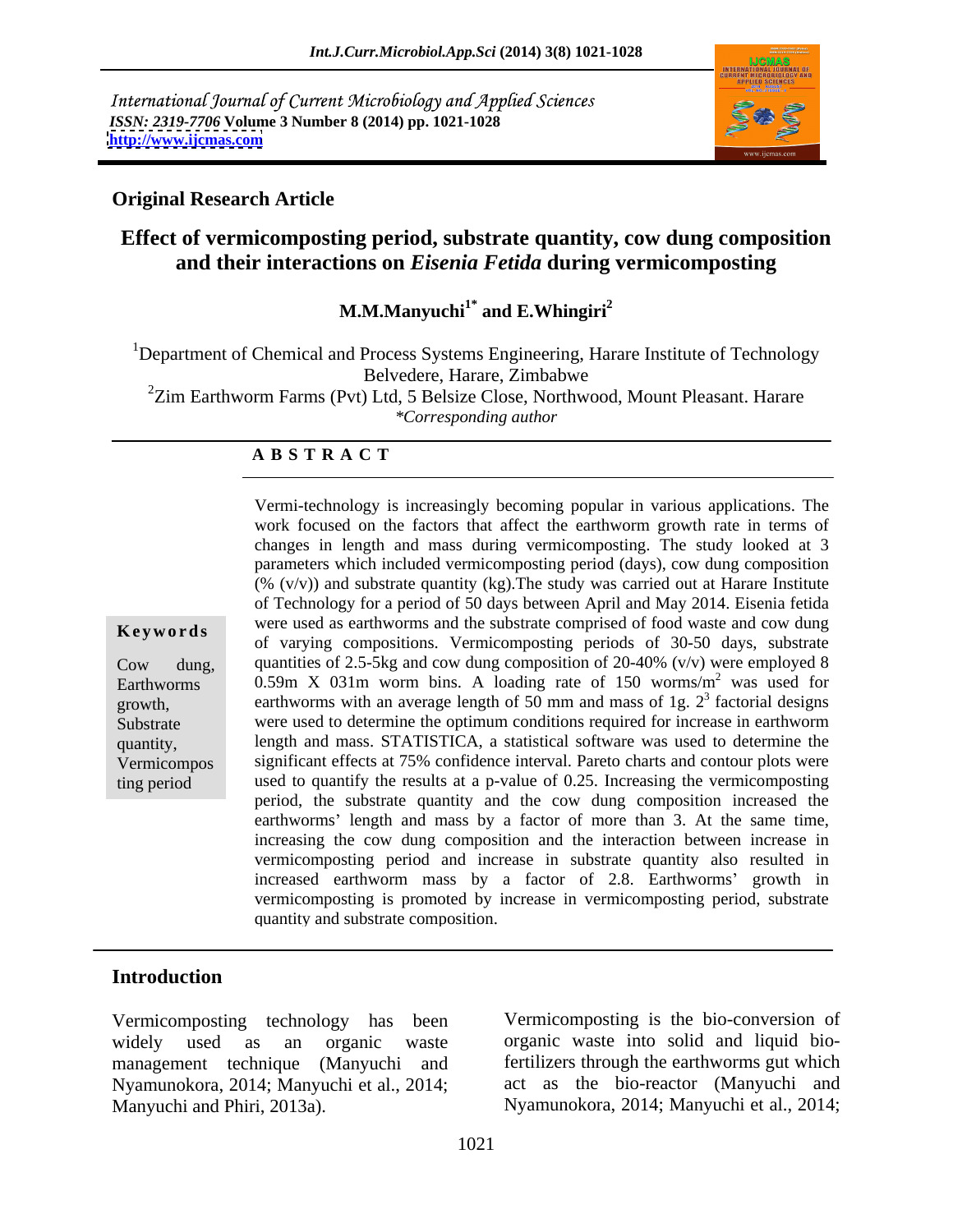Manyuchi and Phiri, 2013a). Various were considered (Manyuchi and Phiri., earthworm species such as *Megascolex*  2013a;), cow dung composition was added *Mauritii, Eisenia Fetida, Eudrilus Eugeniae,* at 20-40% (v/v) and substrate quantity in the *Perionnyx Excavatus, Lampito Mauritii, Eisenia* worm bins was varied between 2.5-5kg *Andrei, Lampito Rubellus and Drawida Willis* has been used in vermicomposting and have been reported to grow in number and size during vermicomposting (Manyuchi and period of 40 days, cow dung %  $(v/v)$  of 30%

These earthworms can be further applied in electrical conductivity (EC) were vermifiltration and vermi-remediation on top of vermicomposting (Manyuchi and Phiri , 2014; Manyuchi and Phiri., 2013a; Manyuchi and Phiri., 2013b). This work therefore focused on the effect of vermicomposting period, substrate quantity and composition as a measure of promoting Eisenia Fetida earthworms' growth for the vermicomposting period, cow dung use in the various vermi-technologies.

The experiments were carried out at Harare Institute of Technology. Eisenia Fetida Center conditions for vermicomposting earthworms were used and these were period of 30 days, cow dung %  $(v/v)$  of 30% obtained from the Institute vermicomposting and substrate quantity of 3.75 kg were used project which has been on-going since 2011 as the basis in generation of the contour (Manyuchi and Nyamunokora, 2014; plots with DV representing design variable Manyuchi et al., 2014; Manyuchi and Phiri, 2013a). The earthworm breeding was done in  $8$  0.59m x 0.31m worm bins and **Results and Discussion** earthworms were loaded at 100-200 worms/m<sup>2</sup> (Ansari and Rajpersaud, 2012). The pH during the vermicomposition period An average of  $150 \text{ worms/m}^2$  was used at a ranged between  $6.6-8.1$ , electrical standard conditions. The earthworms had an average weight of 1g and length of 50mm. Cow dung was obtained from a nearby farm and the substrate waste comprised of

Vermicomposting periods of 30-50 days

(Manyuchi and Phiri., 2013a;).

Phiri., 2013a; ). This and substrate quantity of 3.75 kg were also other vermi-technologies such as continually monitored using an HI Hanna Center conditions for vermicomposting period of 40 days, cow dung % (v/v) of 30% investigated. The vermicompost pH and electrical conductivity (EC) were Instrument. The moisture content was determined by an AND moisture analyzer.

### **Statistical Design**

**Materials and Methods** and **Methods** an alpha value of 0.25 on the earthworm **Materials** were used at low and high levels as Statistica was used for statistical results analyses to determine the effect of vermicomposting period, cow dung composition, substrate quantity and their interactions at 75% confidence interval with an alpha value of 0.25 on the earthworm mass and length.  $2<sup>3</sup>$  full factorial designs indicated in Table 1.

> period of 30 days, cow dung % (v/v) of 30% on the contour plots.

### **Results and Discussion**

 $\frac{2 \text{ erg}}{2 \text{ erg}}$  and  $\frac{2012}{1000}$ . The pH during the vermicomposting period was used at  $\frac{1}{2}$  ranged between  $66.81$  electrical canteen waste. promoted earthworm breeding (Manyuchi **Methods** ranged between 6.6-8.1, electrical conductivity ranged between 520180- 71 840 µS/cm. Furthermore, moisture content varied between 7.12-13.28. These conditions were ideal for vermicomposting which and Phiri., 2013a;).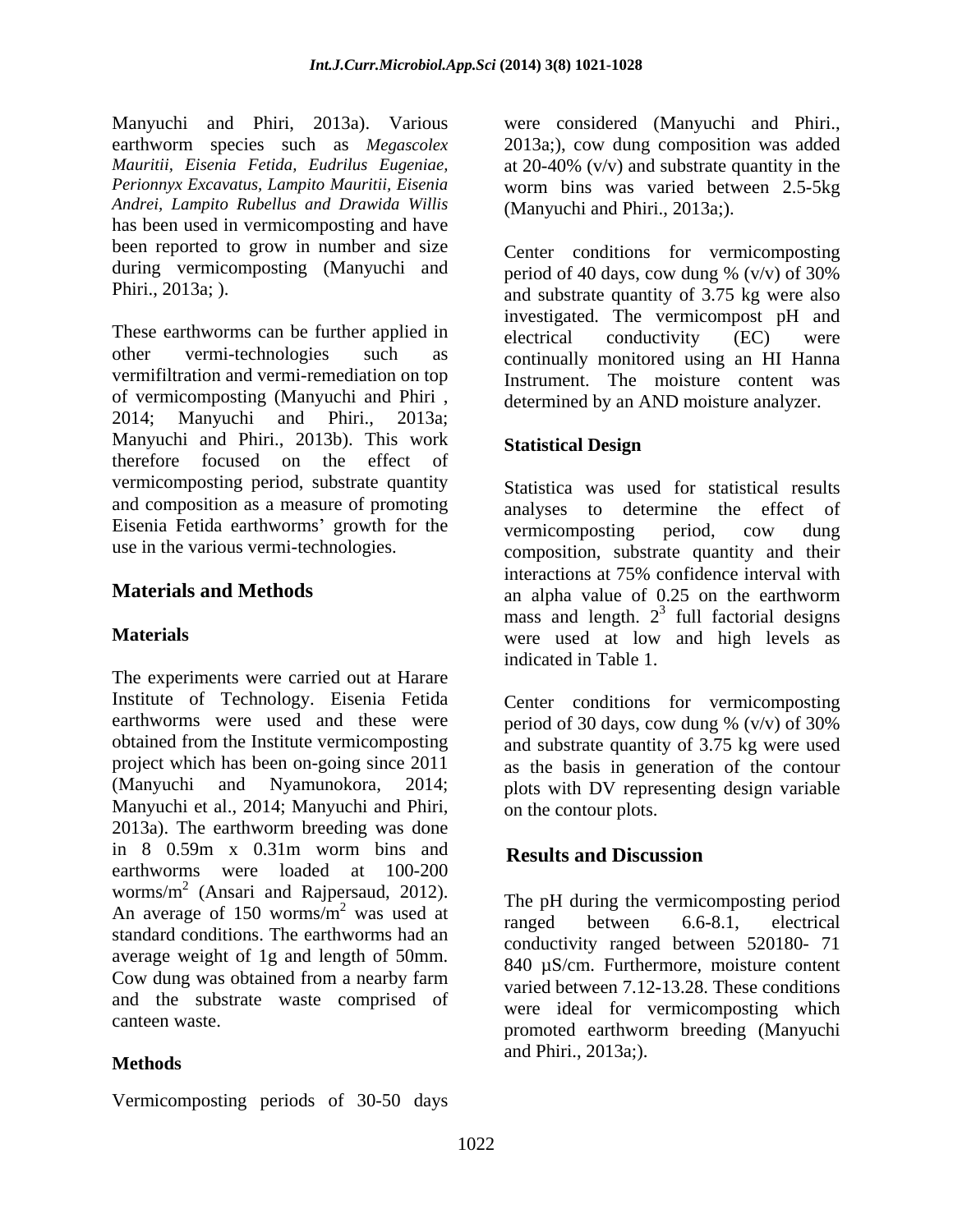**substrate quantity, cow dung composition and their interactions on earthworm mass** The earthworms' length increased

significantly with increase in cow dung  $\frac{4.14}{2.14}$  on earthworms' length at 75% composition from 20.40% (y/y) According confidence interval. The increase in to the Pareto chart in Fig 1, cow dung earthworms'length with increase in composition had an effect of 4.94 on vermicompo<br>earthworms' length at 75% confidence 2 and Fig 4. earthworms' length at 75% confidence interval. The increase in earthworms' length with increase in cow dung composition can be seen in Fig 2 and Fig 3.

### **Effect of vermicomposting period, Effect of vermicomposting period on earthworms length**

**Effect of cow dung composition on earthworms' length vermicomposting period from 30-50 days.** The earthworms' length increased vermicomposting period had an effect of significantly with increase in cow dung 4.14 on earthworms' length at 75% composition from 20-40% (v/v). According confidence interval. The increase in The earthworms' length increased significantly with increase in According to the Pareto chart in Fig 1, vermicomposting period had an effect of 4.14 on earthworms' length at 75% confidence interval. The increase earthworms length with increase in vermicomposting period can be seen in Fig 2 and Fig 4.

|                   | Experiment number   Vermicompost period (days) $\vert$ Cow dung (%v/v) $\vert$ Substrate quantity (kg) |  |
|-------------------|--------------------------------------------------------------------------------------------------------|--|
|                   |                                                                                                        |  |
|                   |                                                                                                        |  |
|                   |                                                                                                        |  |
|                   |                                                                                                        |  |
|                   |                                                                                                        |  |
|                   |                                                                                                        |  |
|                   |                                                                                                        |  |
|                   |                                                                                                        |  |
| Center conditions |                                                                                                        |  |

### **Table 1:**  $2<sup>3</sup>$  Experimental design used in determining the earthworm growth

**Fig.1** Pareto chart on effect of vermicomposting period, substrate quantity, cow dung and their interactions on earthworms' length

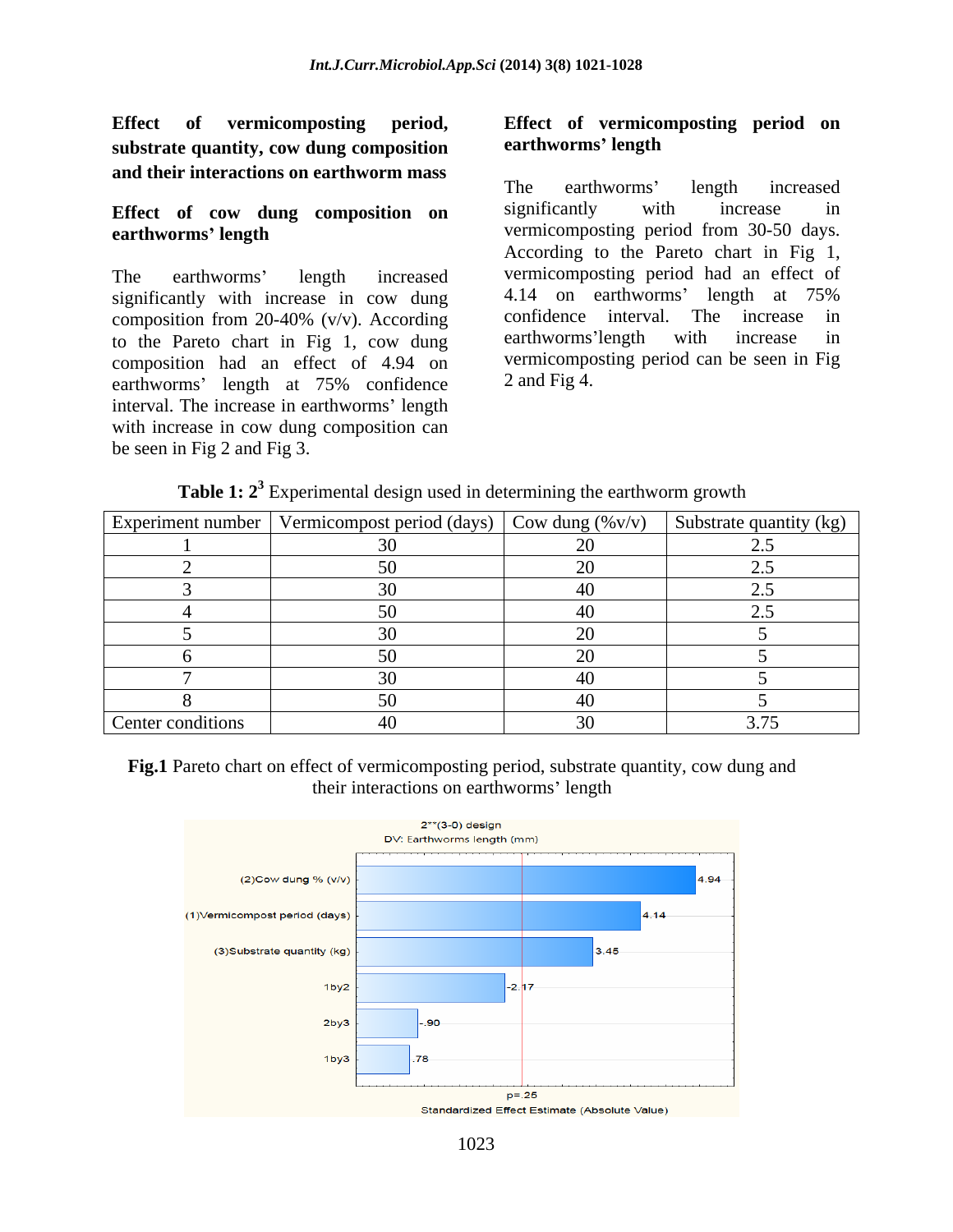



Fig.3 Effect of cow dung composition and substrate quantity on earthworms' length at vermicomposting period of 40 days

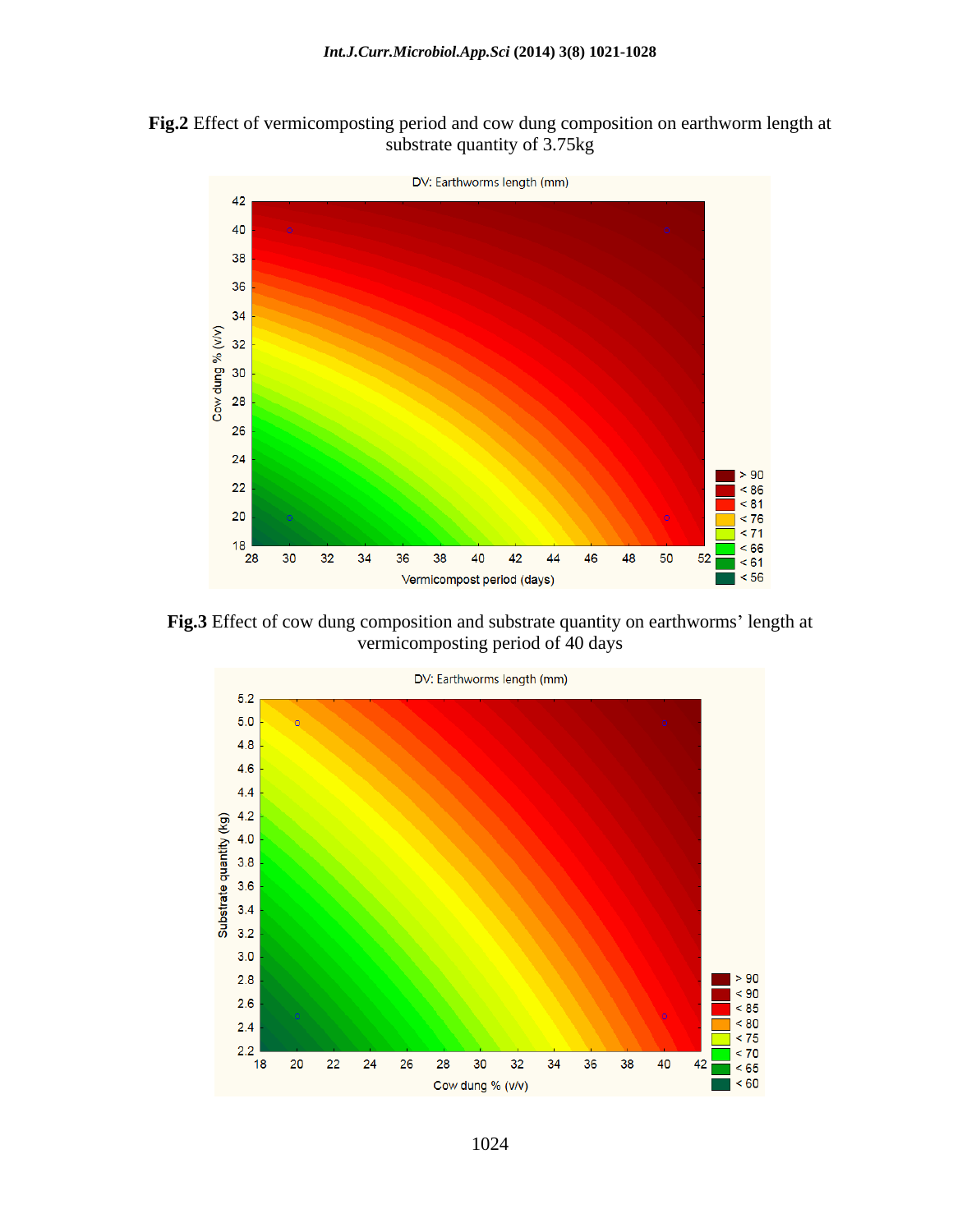



**Fig.5** Pareto chart on effect of vermicomposting period, substrate quantity, cow dung and their interactions on earthworms' mass

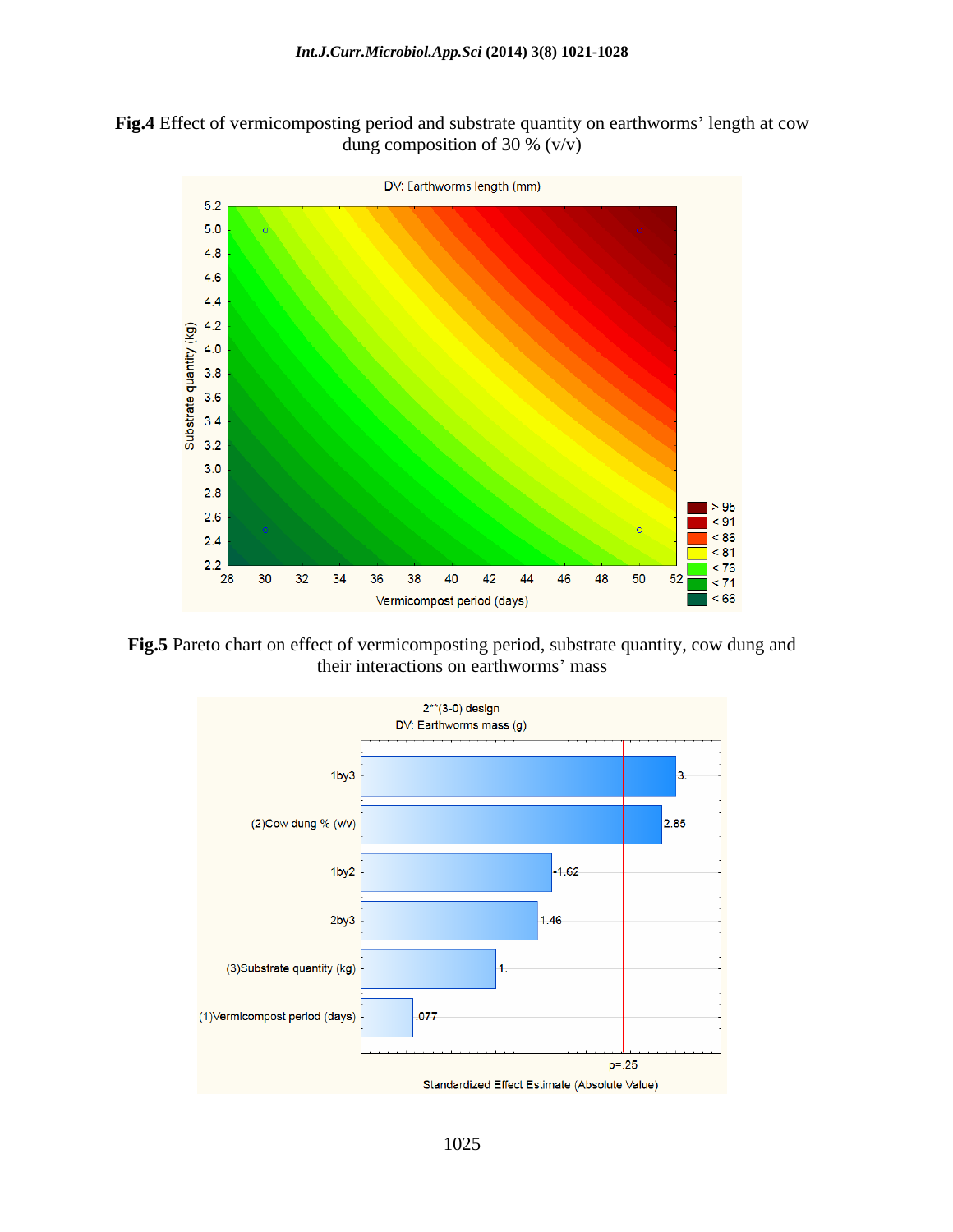



Fig.7 Effect of vermicomposting period and cow dung composition on earthworms' mass at substrate quantity of 3.75kg



1026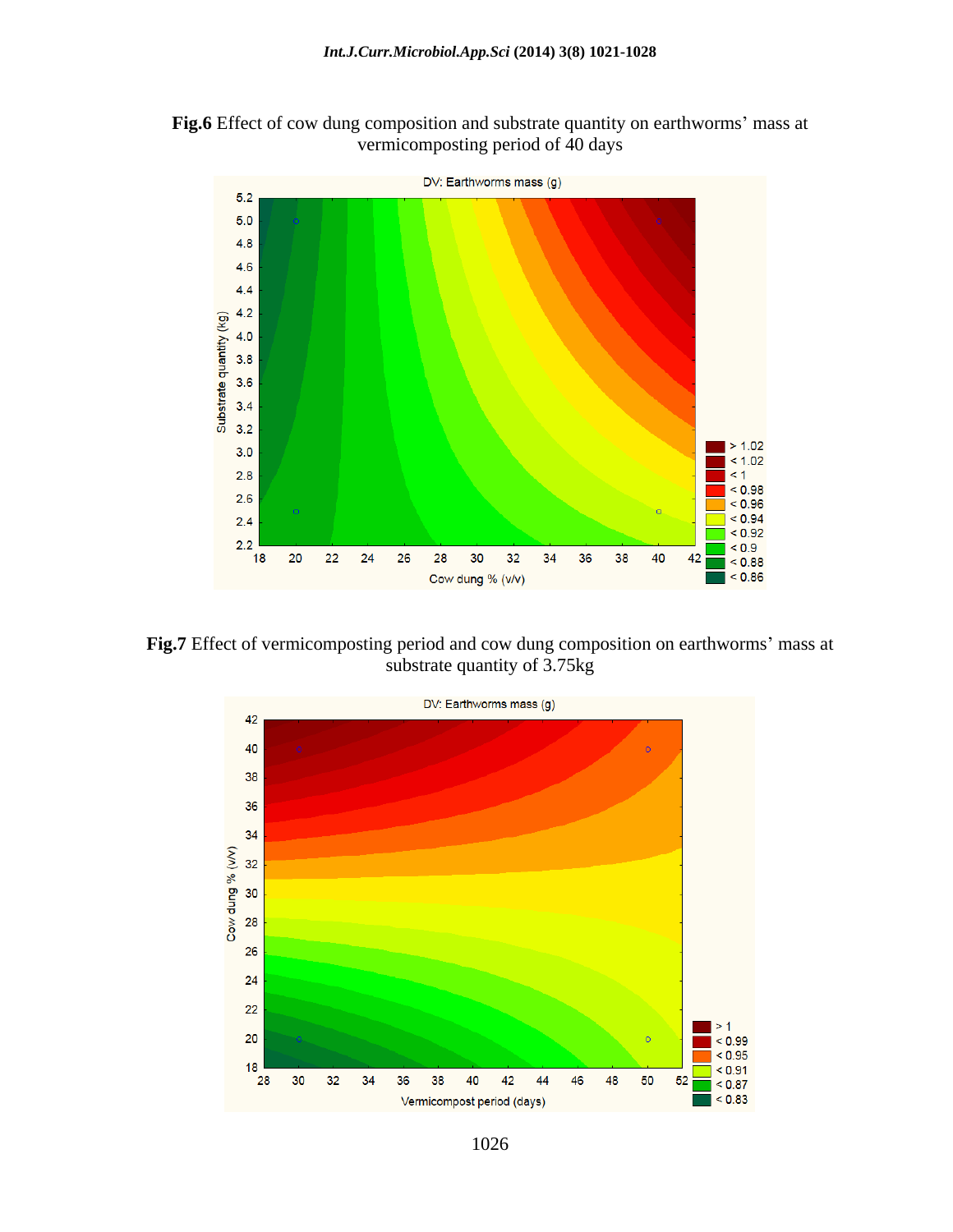The earthworms' length increased significantly with increase substrate Vermicomposting period, substrate quantity from 2.5-5kg. According to the quantity, interaction between Pareto chart in Fig 1, substrate quantity vermicomposting period and cow dung had an effect of 3.45 on earthworms composition as well as interaction between length at 75% confidence interval. The increase in earthworms' length with composition did not have an effect on the increase in substrate quantity can be seen increase of earthworms mass. This is

### **Effect of parameters interactions on earthworms length**

The interaction of vermicomposting period and cow dung composition, the hand institute of recurrency is vermicomposting period and substrate quantity as well as substrate quantity and cow dung composition did not have a significant effect on the earthworms' References length. This can be seen in the Pareto chart of effects in Fig 1 and 75% confidence  $\overline{M}$  any uchi M M and Nyamunokora M

**Effect of vermicomposting period, substrate quantity, cow dung composition and their interactions on**

# **Effect of cow dung composition on**

The earthworms' mass increased  $\frac{1}{1}(1) \cdot 1 = 3$ significantly with increase in cow dung  $M$  Manyuchi, M. M. and Phiri, A.  $\frac{1}{20}$  composition from 20-40% (v/v). Vermicomposition as a Solid Waste According to the Pareto chart in Fig 5, cow dung composition had an effect of 2013a. International Journal of 2.85 on earthworms' length at 75% Scientific Engineering and confidence interval. The increase in earthworms' mass with increase in cow dung composition can be seen in Fig 6 and Fig 7. Cow dung has also been reported to have a positive impact on Eisenia Fetida<br>International Iournal of growth by several authors (Siddique et al., 2005; Garg et al.,2005; Bishit et al., 2007; Birundha et al., 2013).

### **Effect of substrate quantity on earthworms length Effect of vermicomposting period, substrate quantity and their interactions**

in Fig 3 and Fig 4. clearly shown by a Pareto chart of effects Vermicomposting period, substrate quantity, interaction between substrate quantity and cow dung in Fig 5 at 75% confidence interval.

### **Acknowledgements**

The Harare Institute of Technology is thanked for funding this work. David Chivenga is acknowledged for the assistance with experiments.

## **References**

- interval. 2014. Granulation of Vermicompost Manyuchi ,M. M. and Nyamunokora,M. Using Vermiwash as a Binding Media. *Global Journal of Engineering Science and Researches*. 1(1): 4-6.
- **earthworm mass earthworm mass a earthworm mass a h**, Muredzi, P. and Kanhukamwe, Q. **earthworms mass** peas cultivated soil. *Global Journal of* Manyuchi, M. M., Mudamburi, T., Phiri, C. 2014.Impact of vermicompost on *Engineering Science and Researches*. 1(1): 1-3.
	- Manyuchi, M. M. and Phiri,A. Vermicomposting as a Solid Waste Management Strategy: A Review. 2013a. *International Journal of Scientific Engineering and Technology*. 2 (12): 1234-1242.
	- Manyuchi, M. M. and Phiri,A. 2014. Bioremediation of Transport Industry Contaminants Using Vermicompost. *International Journal of Environmental Engineering Science and Technology*. 2 (1): 1-7.